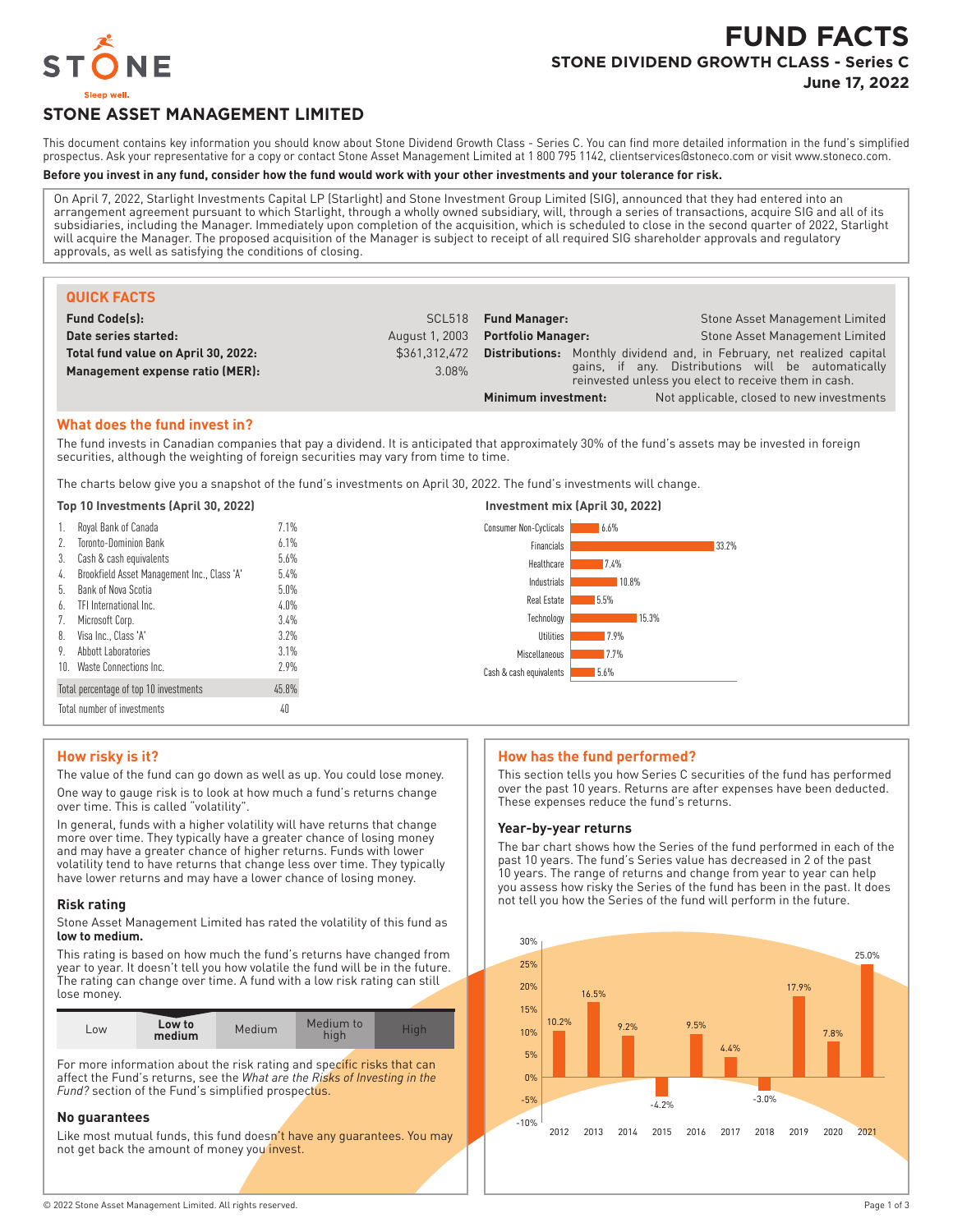

### **Best and worst 3-month returns**

This table shows the best and worst returns for Series C securities of the fund in a 3-month period over the past 10 years. The best and worst 3-month returns could be higher or lower in the future. Consider how much of a loss you could afford to take in a short period of time.

|                    | Return     | 3 months ending | If you invested \$1,000 at the beginning of the period |
|--------------------|------------|-----------------|--------------------------------------------------------|
| <b>Best return</b> | 10.56%     | June 30, 2020   | Your investment would rise to \$1.105.60.              |
| Worst return       | $-12.58\%$ | March 31, 2020  | Your investment would drop to \$874.20.                |

#### **Average return**

The annual compound return of the Series of the fund was approximately 7.7% over the past 10 years. If you had invested \$1,000 in the Series of the fund 10 years ago, your investment would now be worth \$2,095.01.

# **Who is this fund for?**

#### **This fund is suitable for investors:**

- Seeking capital growth and dividends
- With a mid-term to long-term investment horizon with a low to medium risk tolerance

This fund may not be suitable for investors with a short-term investment horizon.

#### **A word about tax**

In general, you'll have to pay income tax on any money you make on a fund. How much you pay depends on the tax laws where you live and whether or not you hold the fund in a registered plan such as a Registered Retirement Savings Plan or a Tax-Free Savings Account. Keep in mind that if you hold your fund in a non-registered account, fund distributions are included in your taxable income, whether you get them in cash or have them reinvested.

Switches of shares between classes of shares of a mutual fund corporation, including the Corporate Funds, will result in a taxable disposition of those shares at their market value. Such disposition may result in a capital gain or capital loss for you.

## **How much does it cost?**

The following tables show the fees and expenses you could pay to buy, own and sell Series C securities of the fund.

The fees and expenses – including any commissions – can vary among series of a fund and among funds. Higher commissions can influence representatives to recommend one investment over another. Ask about other funds and investments that may be suitable for you at a lower cost.

### **1. Sales charges**

Series C is the deferred low load sales charge option.

| <b>Sales charge option</b>        | What you pay                                                                                                        |                                                                                                   | <b>How it works</b>                                                                                                                                                                                                                                                                                                                                                               |
|-----------------------------------|---------------------------------------------------------------------------------------------------------------------|---------------------------------------------------------------------------------------------------|-----------------------------------------------------------------------------------------------------------------------------------------------------------------------------------------------------------------------------------------------------------------------------------------------------------------------------------------------------------------------------------|
|                                   | in percent $(\%)$                                                                                                   | in dollars $($ \$)                                                                                |                                                                                                                                                                                                                                                                                                                                                                                   |
| Deferred low load<br>sales charge | If you sell within:<br>year of buying:<br>2 years of buying:<br>$2.00\%$<br>3 years of buying:<br>Thereafter<br>Nil | \$0 to \$30 when you<br>3.00%   sell securities with<br>an original cost of<br>$1.00\%$   \$1,000 | When you buy the fund, Stone pays your representative's firm a commission of<br>$2\%$ .<br>When you sell your investment, you may be charged a redemption fee.<br>The amount you pay is based on what you paid for the securities and the date<br>you purchased the securities.<br>You can sell up to 10% of your securities each year without paying a deferred<br>sales charge. |